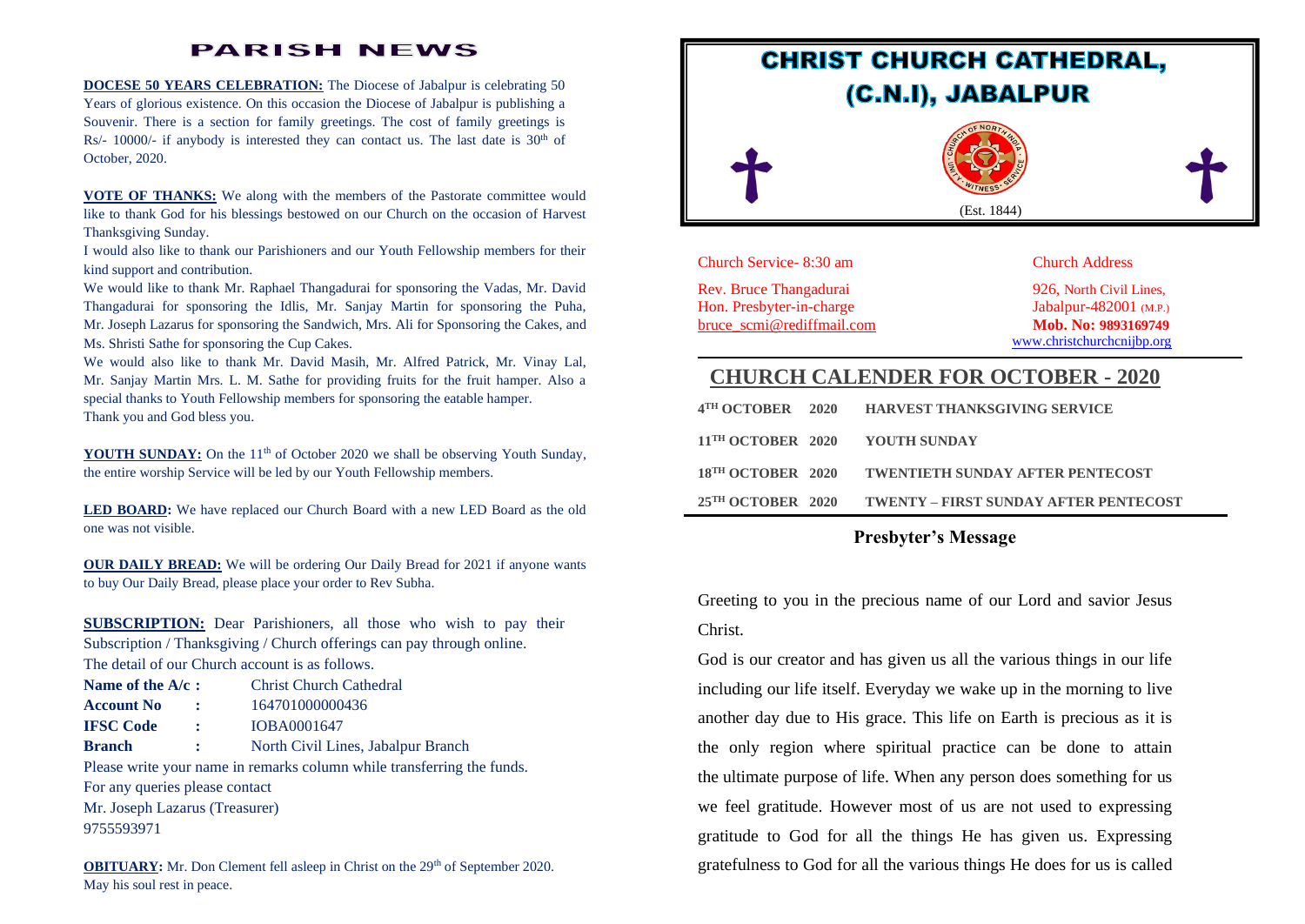gratitude in spiritual practice. The ability to live in this feeling of gratitude is an important and intrinsic part of a seeker's spiritual journey. The reality is that while most people accept God as their Creator, they do not feel the need to express gratitude to God. This is mainly because they think that all the things that happen in their lives, or at least most of the mundane things in their lives – good or bad, happen of their own volition. It is only in extraordinary turnarounds after intense prayer like a miraculous cure of a very sick child suffering from an incurable illness that one would think of paying gratitude to God. However even here memories of being helped by God in such a dramatic way are short-lived and as time goes by a person goes back to his same old ways until the next big issue strikes him where he begins to pray for divine intervention.

Gratitude expressed only in words is superficial gratitude. In the initial stages of one's spiritual practice, one has to make an effort even to think of words to express gratitude to God. Still for our spiritual progress, it is important that we do make the effort to inculcate the habit of paying gratitude in us.

At this initial stage, paying of gratitude comes from the heart mainly when we can very clearly see divine intervention in our lives. This may be in the case of a loved one getting miraculously cured after doctors have given up hope or a long-standing problem suddenly getting alleviated after intense prayer. In almost all other cases, we pay gratitude for the various things in our life and even for our life itself at a superficial or intellectual level.

As we immerse ourselves more and more into spiritual practice we open up a whole new world that was up to now veiled from us. We get [spiritual experiences](https://www.spiritualresearchfoundation.org/miscellaneous/spiritualexperiences) and these spiritual experiences are God's way of talking to us. There are myriad small pleasant coincidences in our lives where we slowly but surely feel God's guiding hand in our lives. Gratitude begins to build for even the smaller events in our life and the constant divine help and encouragement we are receiving in our spiritual practice. When we feel gratitude and express gratitude repeatedly throughout the course of the day, one gradually develops the **spiritual emotion of gratitude**. Thus in this state, gratitude is present and is reflected in every action, movement and thought.

A seeker begins by effortful expression of gratitude. However over a period of time by repeatedly expressing gratitude and also through spiritual growth he develops the spiritual emotion of gratitude. Once this state is attained, as one constantly realizes that 'God is the Doer, I am nobody', his subtle-ego starts reducing. He starts appreciating his limitations and lack of capacity. Hence in any difficult situation he humbly surrenders before God and only then does any action. This is called 'surrender to God'. When a person starts surrendering to God not only in difficult situations but even in small-small incidents in day to day life, his spiritual emotion of surrender increases. God promptly fulfils prayers made with spiritual emotion . A seeker having spiritual emotion of gratitude and surrender is always close to God. God bestows everything that is required, i.e. spiritual experiences, guidance and knowledge to such a seeker even without asking.

Therefore let us be grateful to God and express our gratitude to Him.